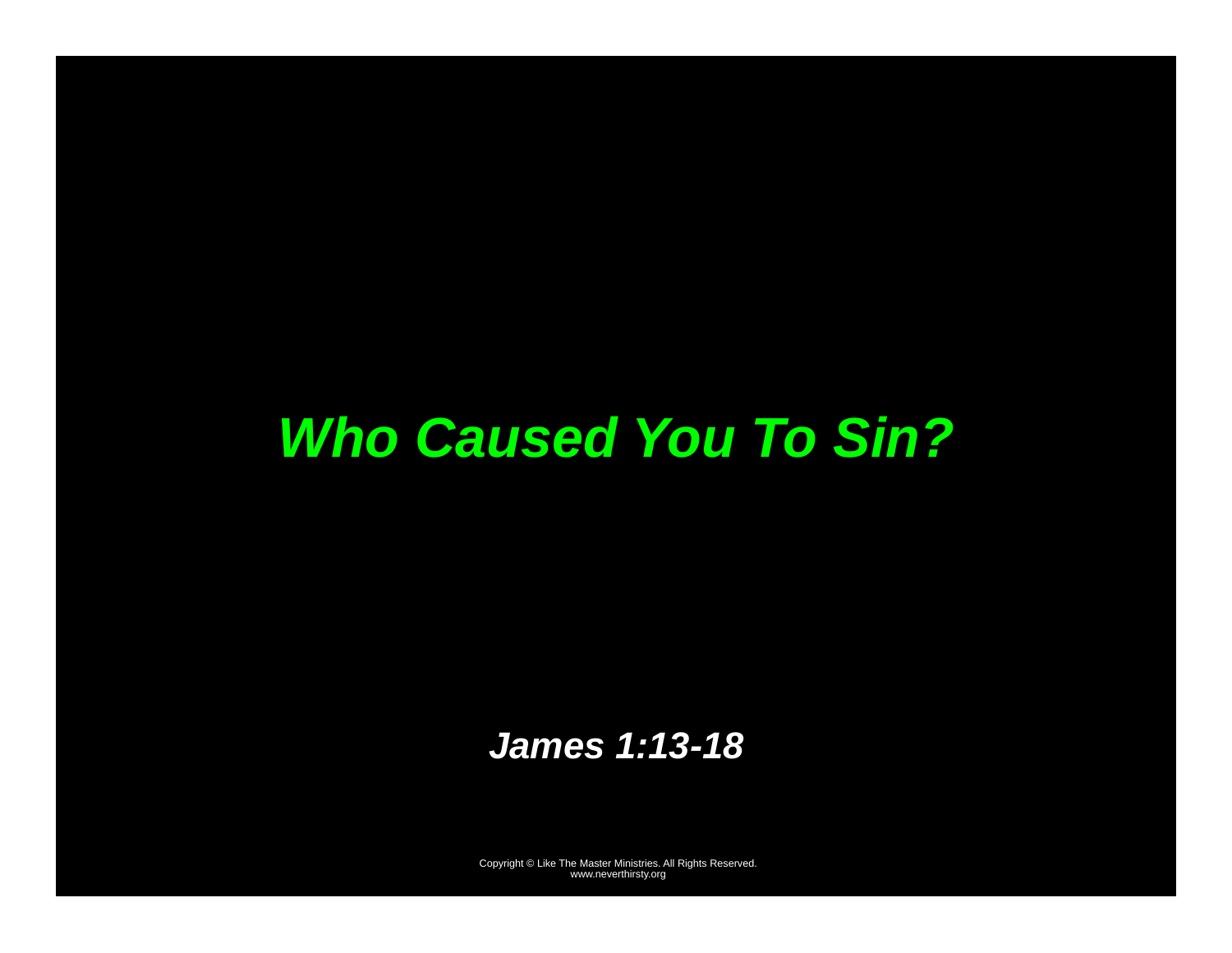### **Examples of Excuses/ Rationalization**

- $\bullet$ *Adam after the fall*
- $\bullet$ *Cain*
- *Gen. 3:7-10*
- *Gen. 4:6-8*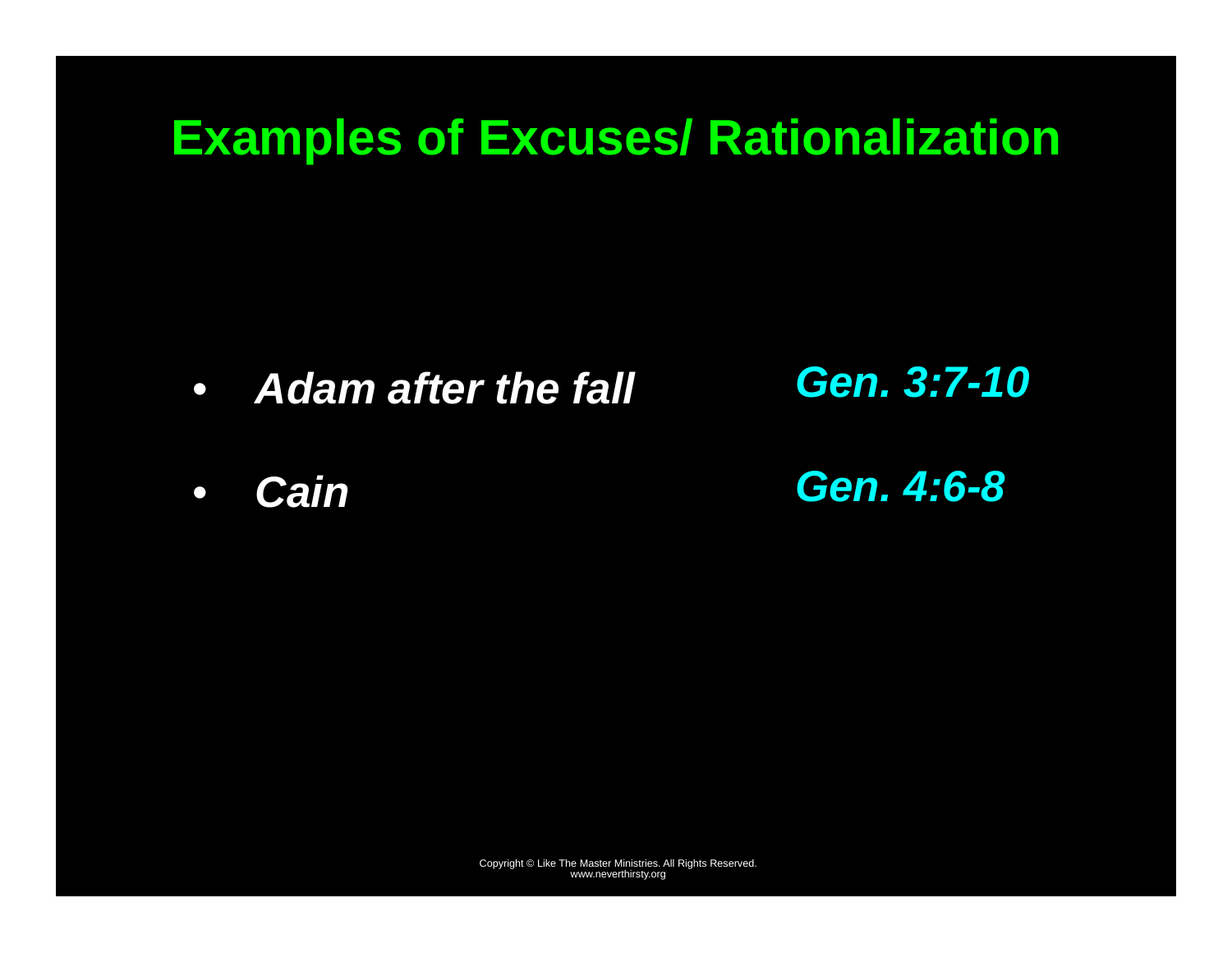### **Previous Three Studies In James**

*God uses trials/ tests to . . .* 

*1. Prove the genuineness of our faith* 

*2. To improve our spiritual maturity*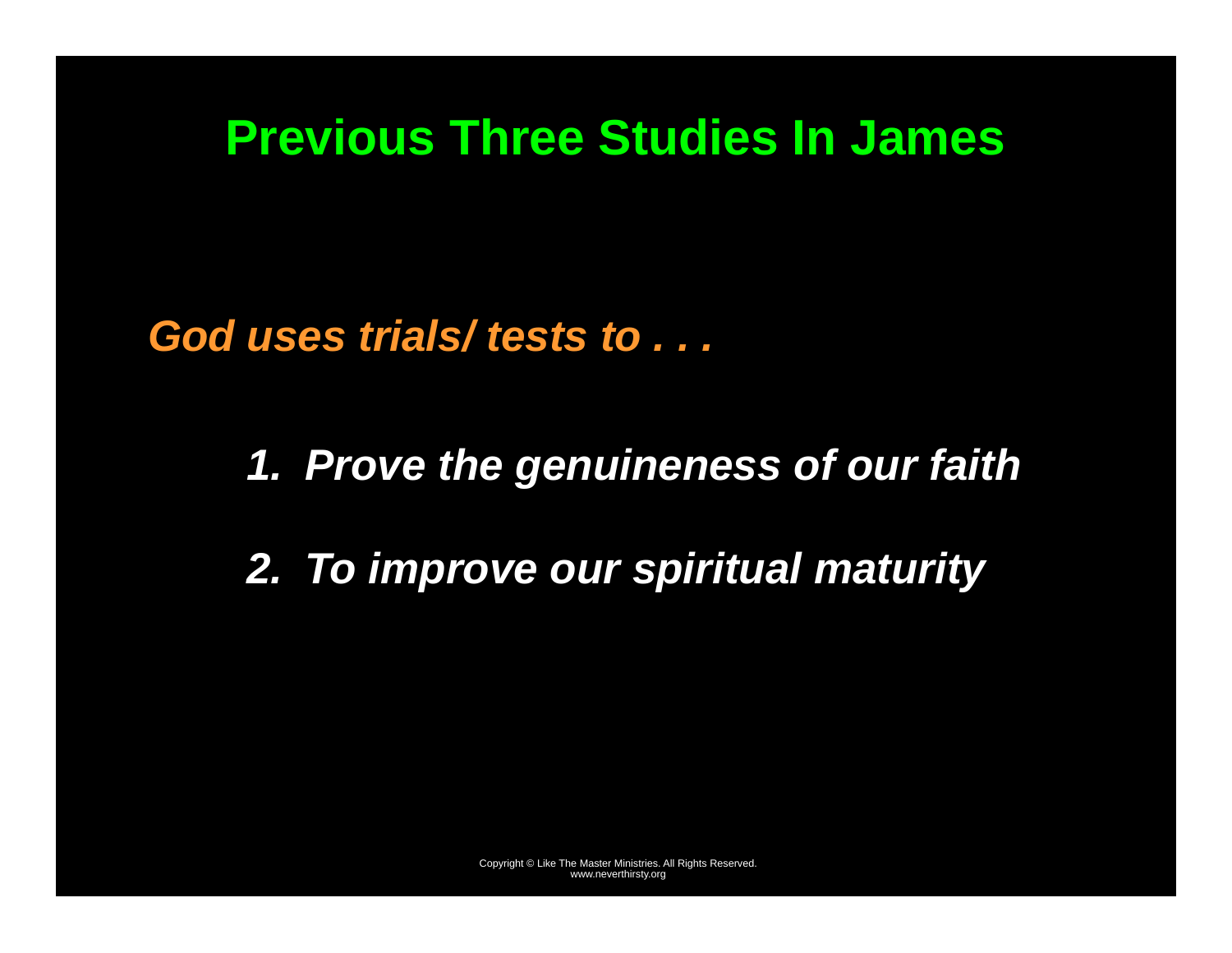

*James 1:13-18 . . .* 

 *Warning About Making Excuses About Our Own Sin* 

*. . . and blaming God*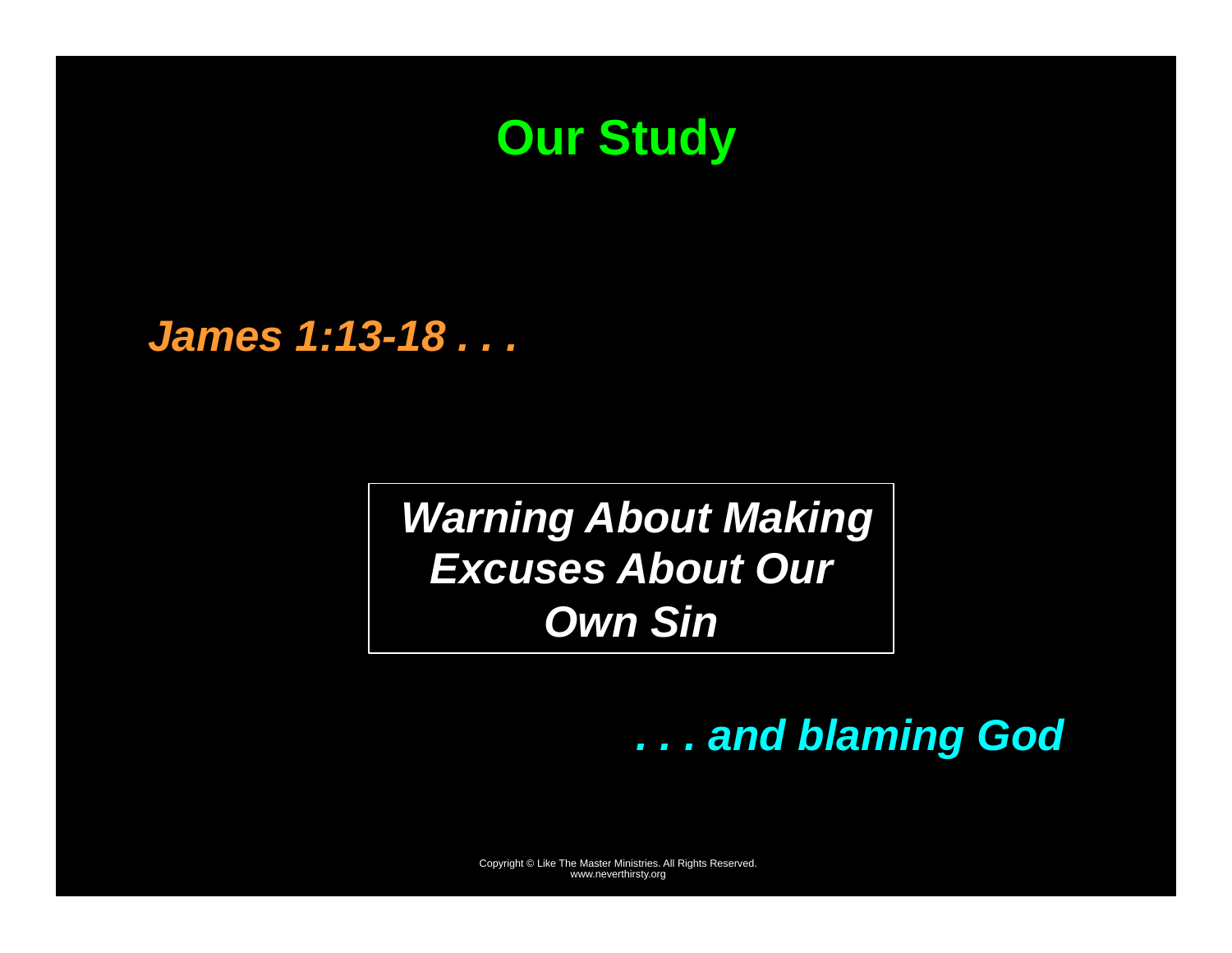### **Opening Statement**

*Do not say . . .* 

*. . . I am being tempted by God* 

πειραζω *<sup>=</sup>"to test, to examine"*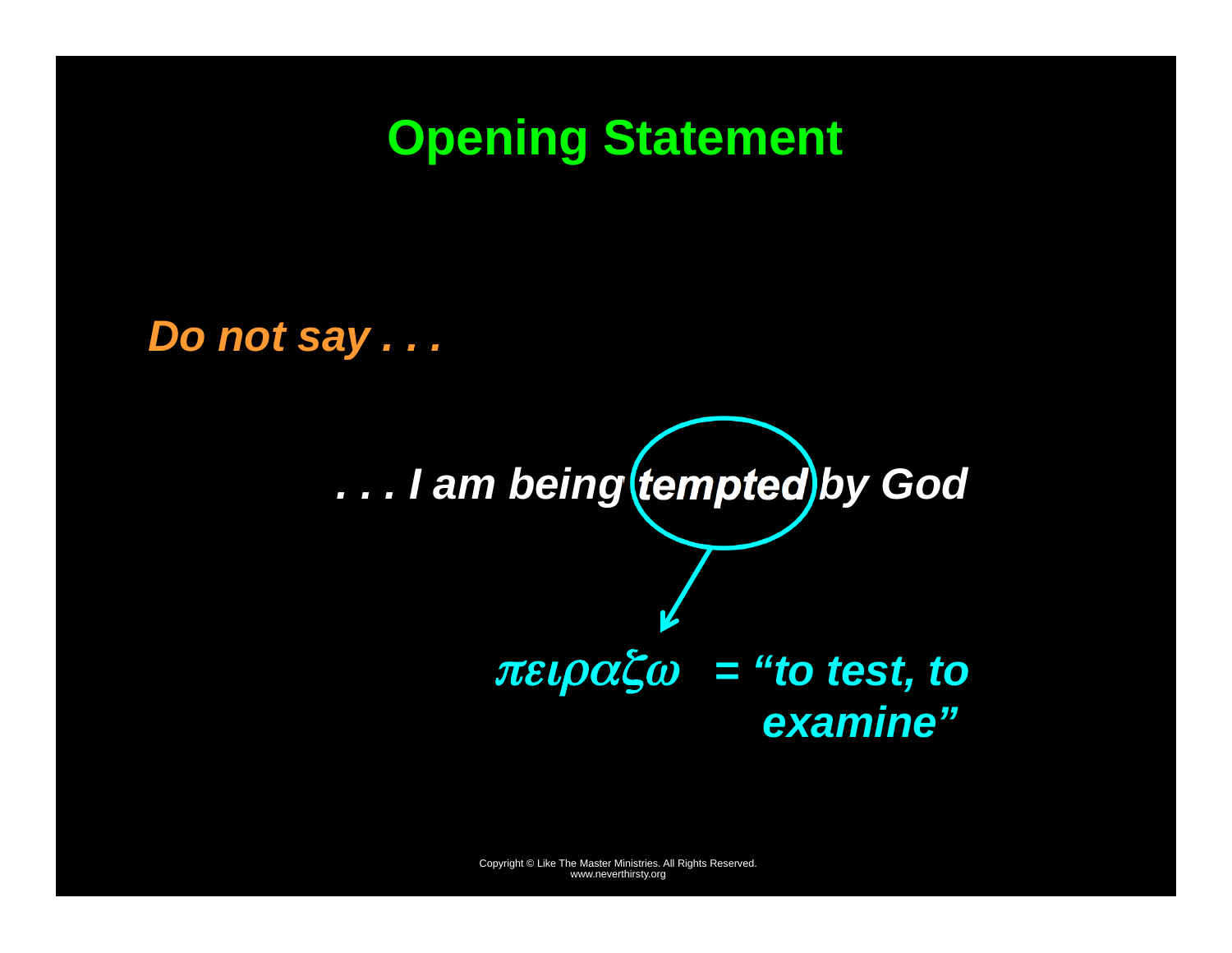### **4 Reasons Why We Cannot Blame God**

- $\bullet$  *God cannot be tempted by evil v. 13*
- $\bullet$  *God does not tempt us v. 13*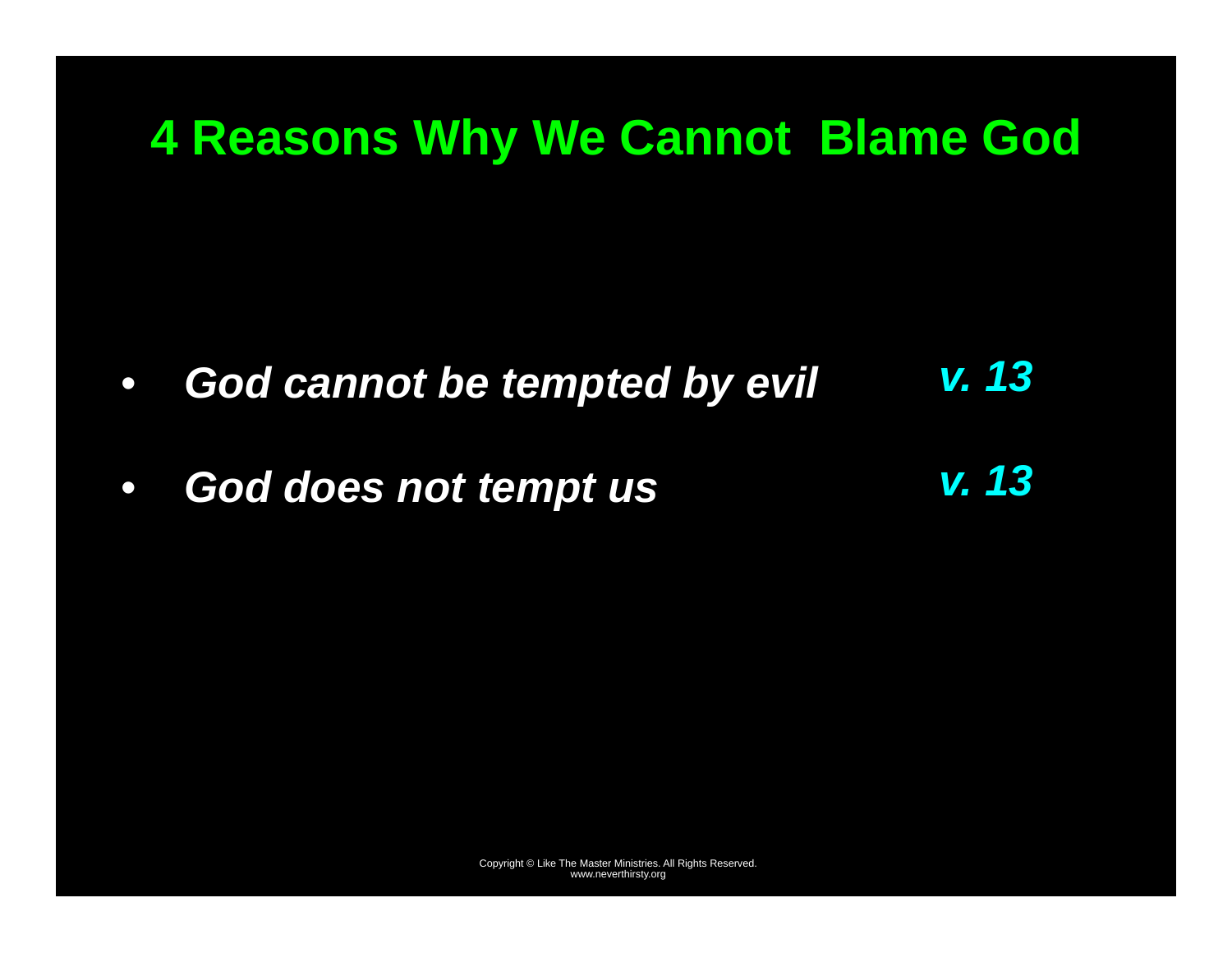### **God Does Test Us**

- • *Adam & Eve Gen. 2-3*
- *Abraham*  - *Gen. 22:1*
- • *Israelites*  - *Ex. 15:25*
- *All of Us*  - *Matt. 6:13 Ps. 11:5; 26:2*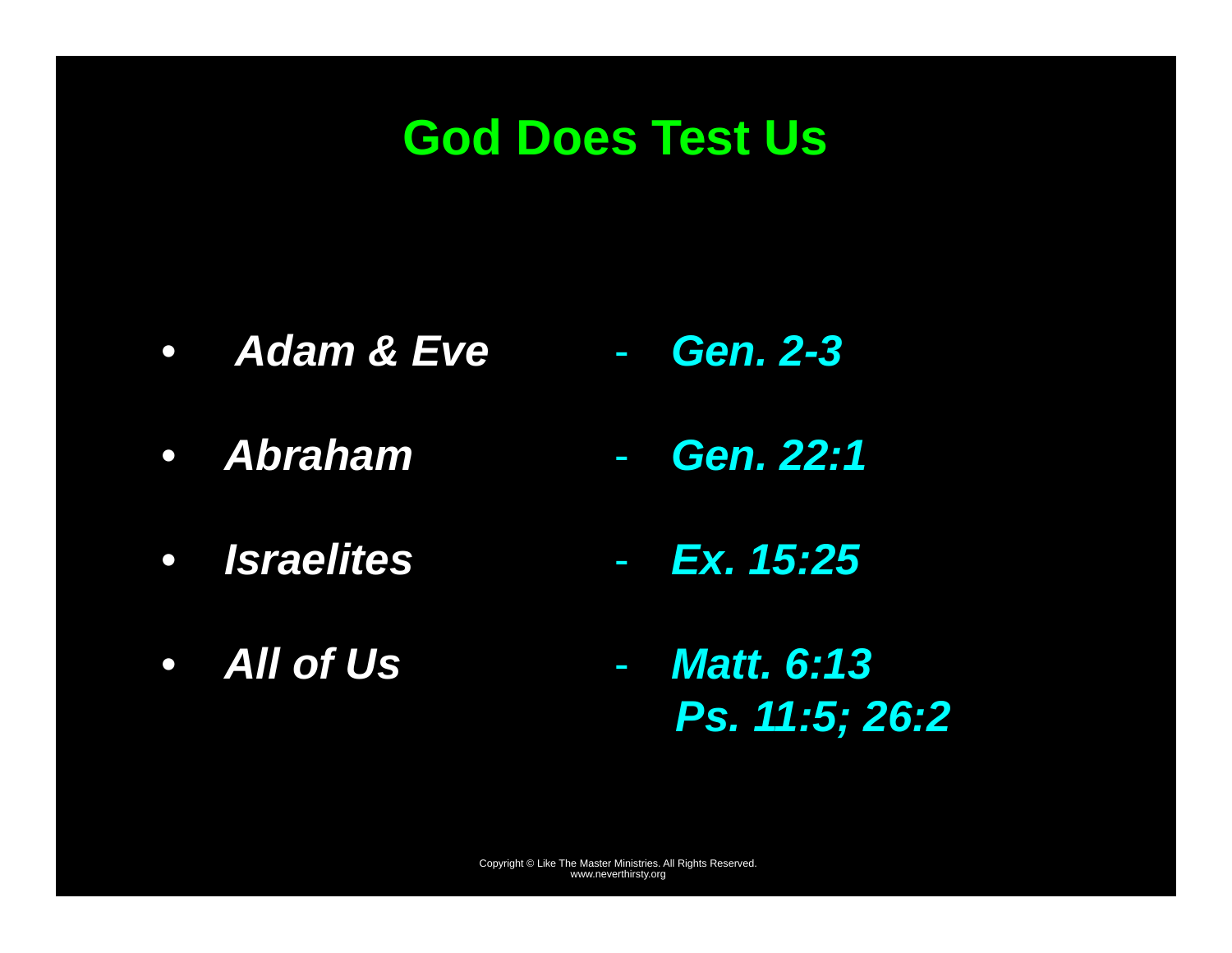## **4 Reasons Why We Cannot Blame God**

- $\bullet$  *God cannot be tempted by evil v. 13*
- $\bullet$  *God does not tempt us v. 13*
- $\bullet$  *We are motivated by our own passions to do evil v. 14-15*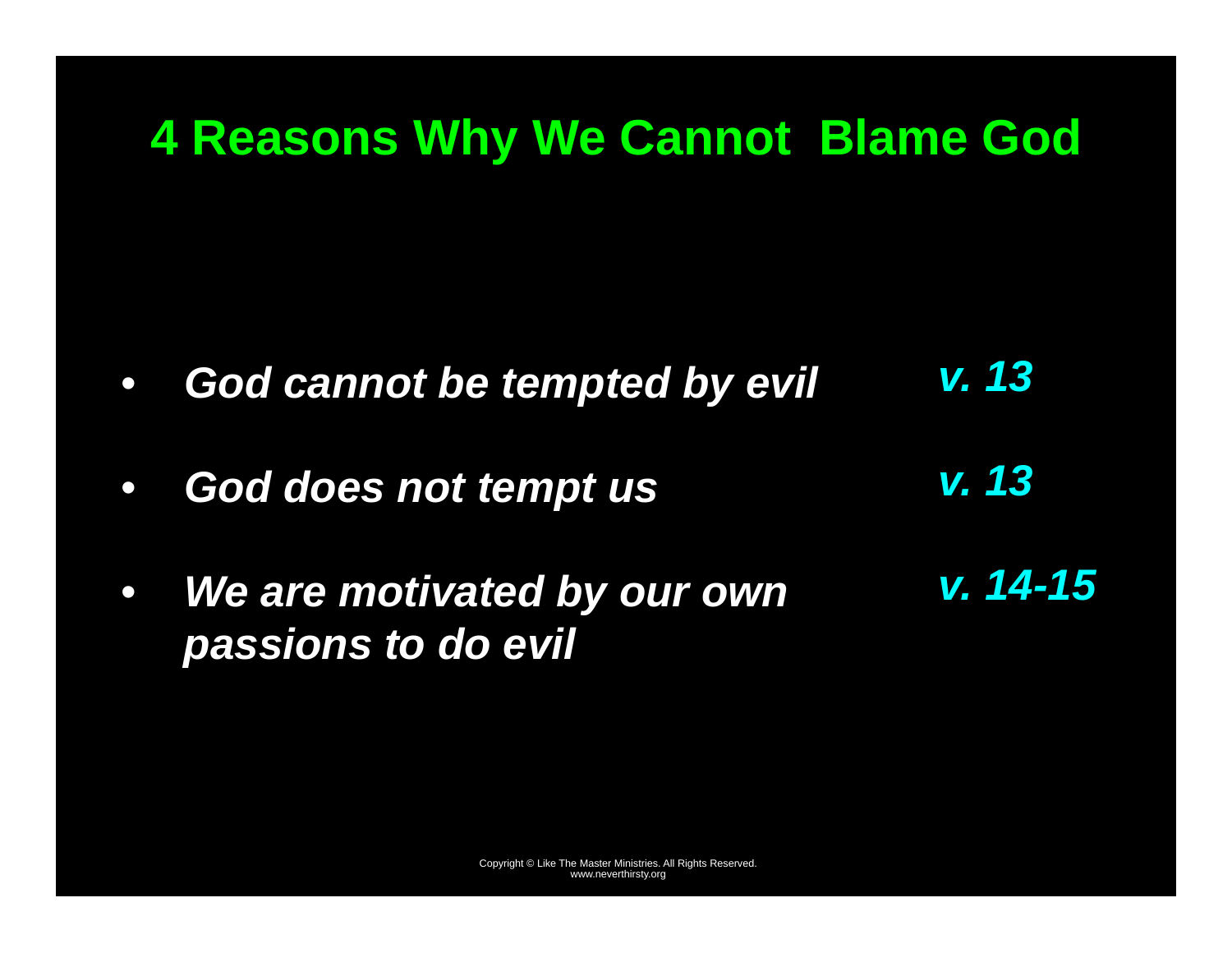

# **Picture of Fishing**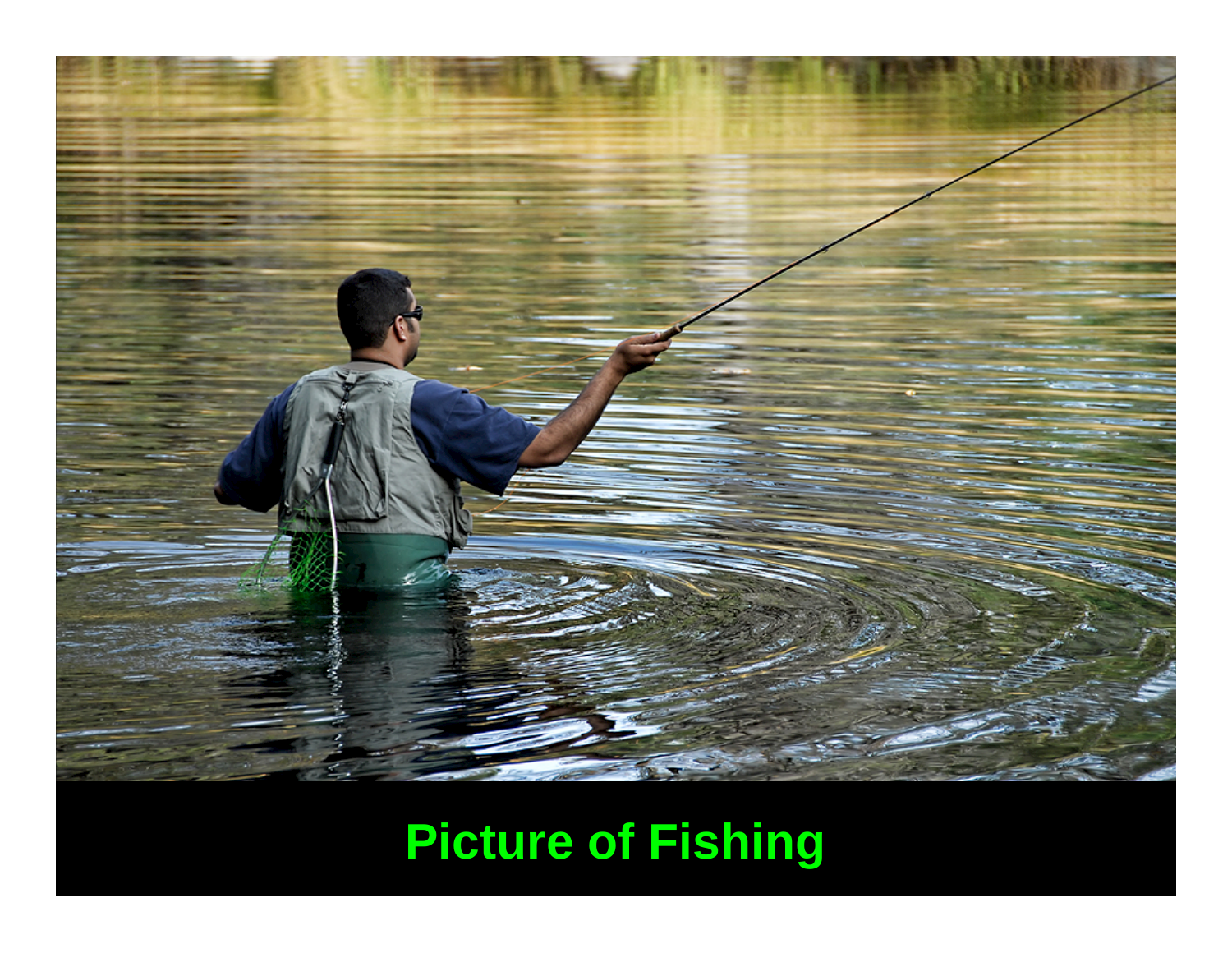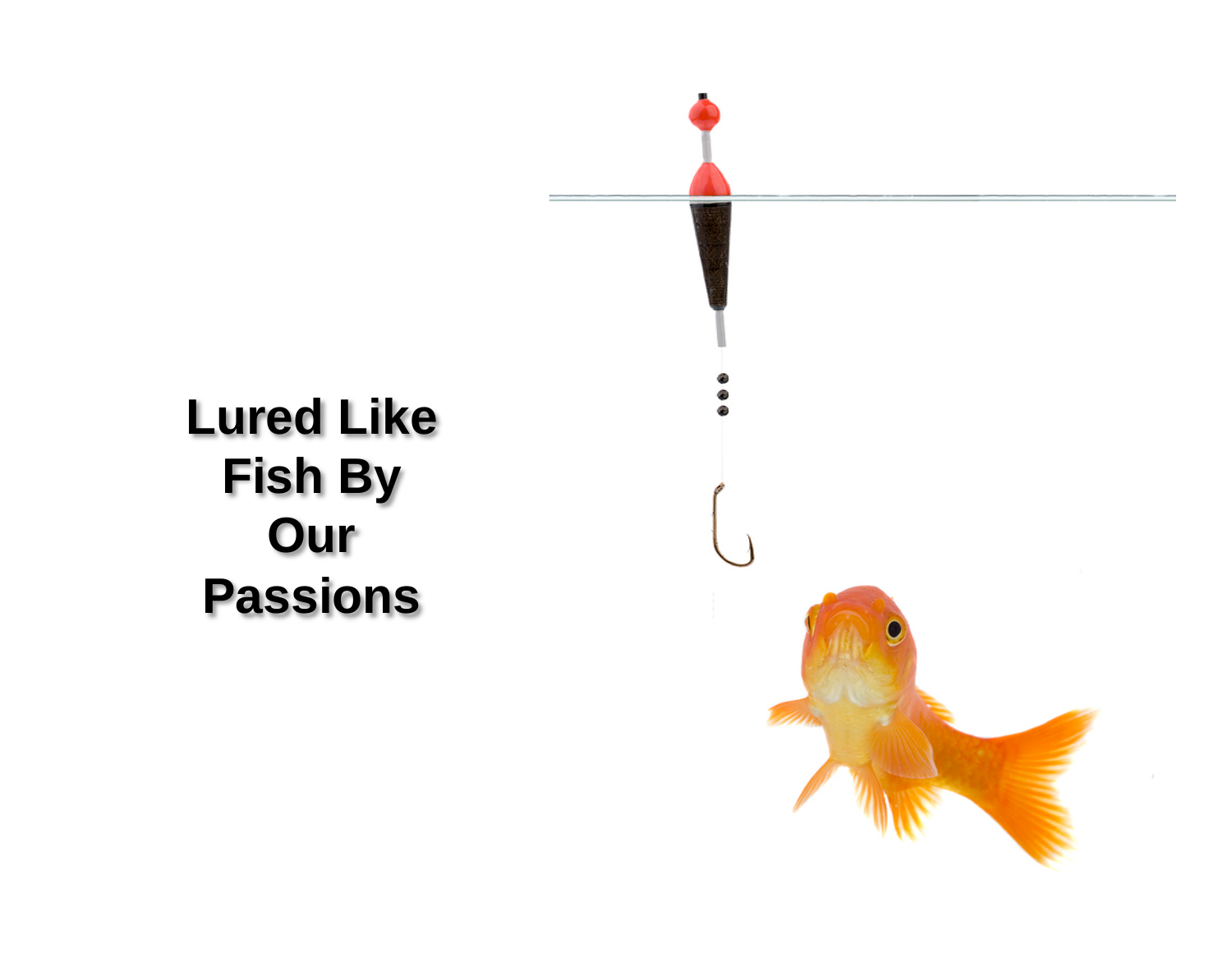## **4 Reasons Why We Cannot Blame God**

- $\bullet$  *God cannot be tempted by evil v. 13*
- $\bullet$  *God does not tempt us v. 13*
- $\bullet$  *We are motivated by our own passions to do evil v. 14-15*
- $\bullet$  *God is good and gives good gifts v. 16-18*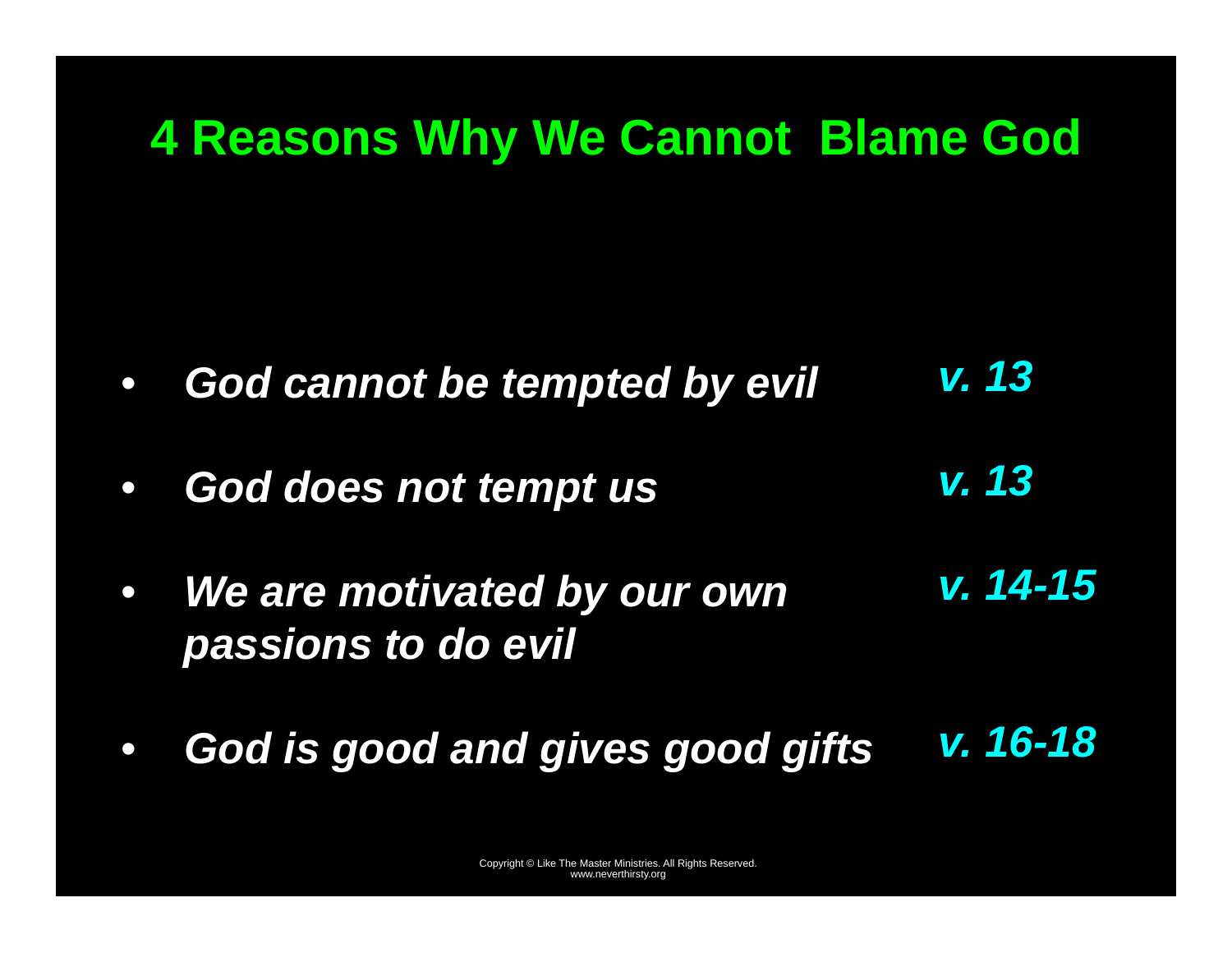# **Twinkling Star**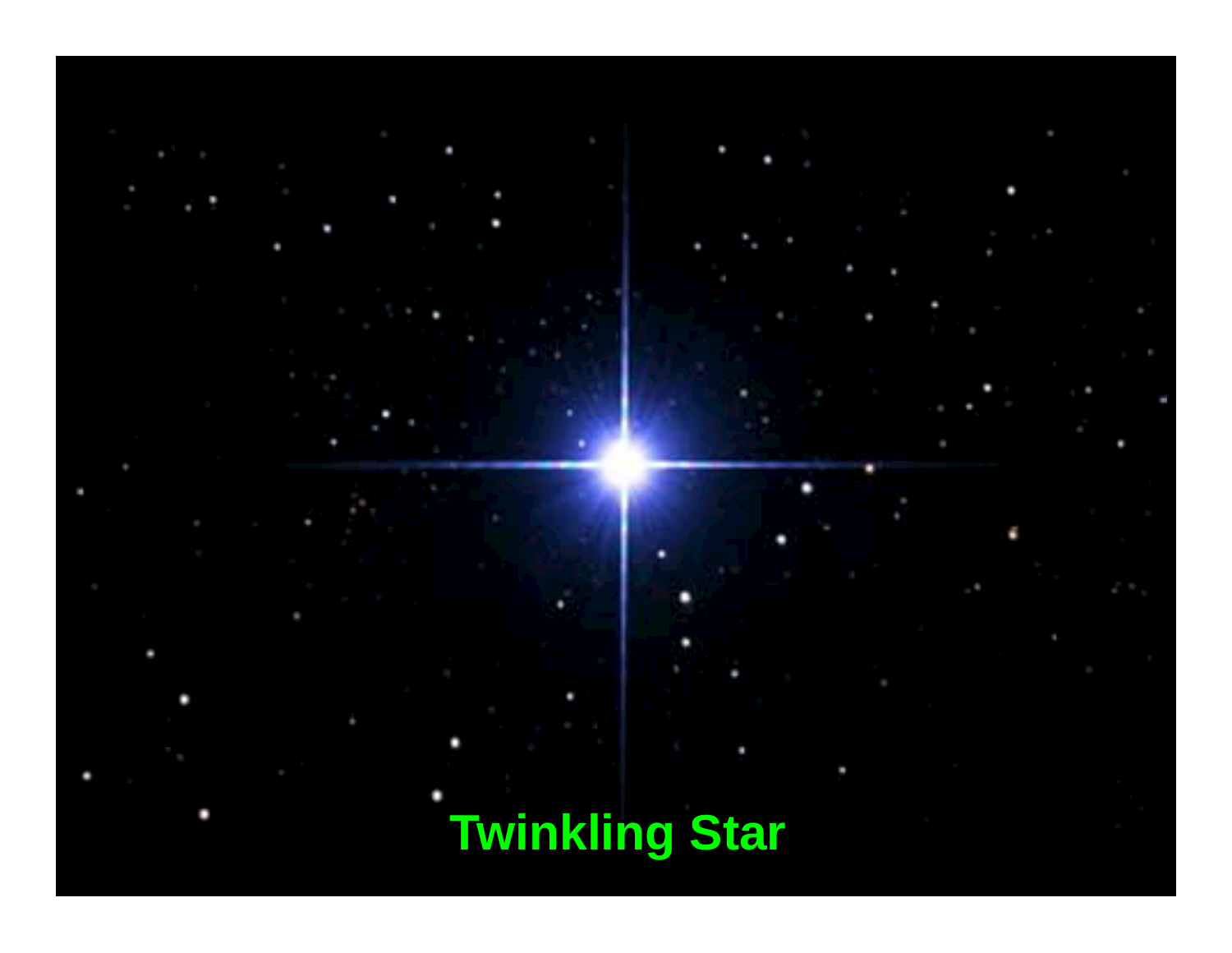

# **No Variation of Shifting Shadow**